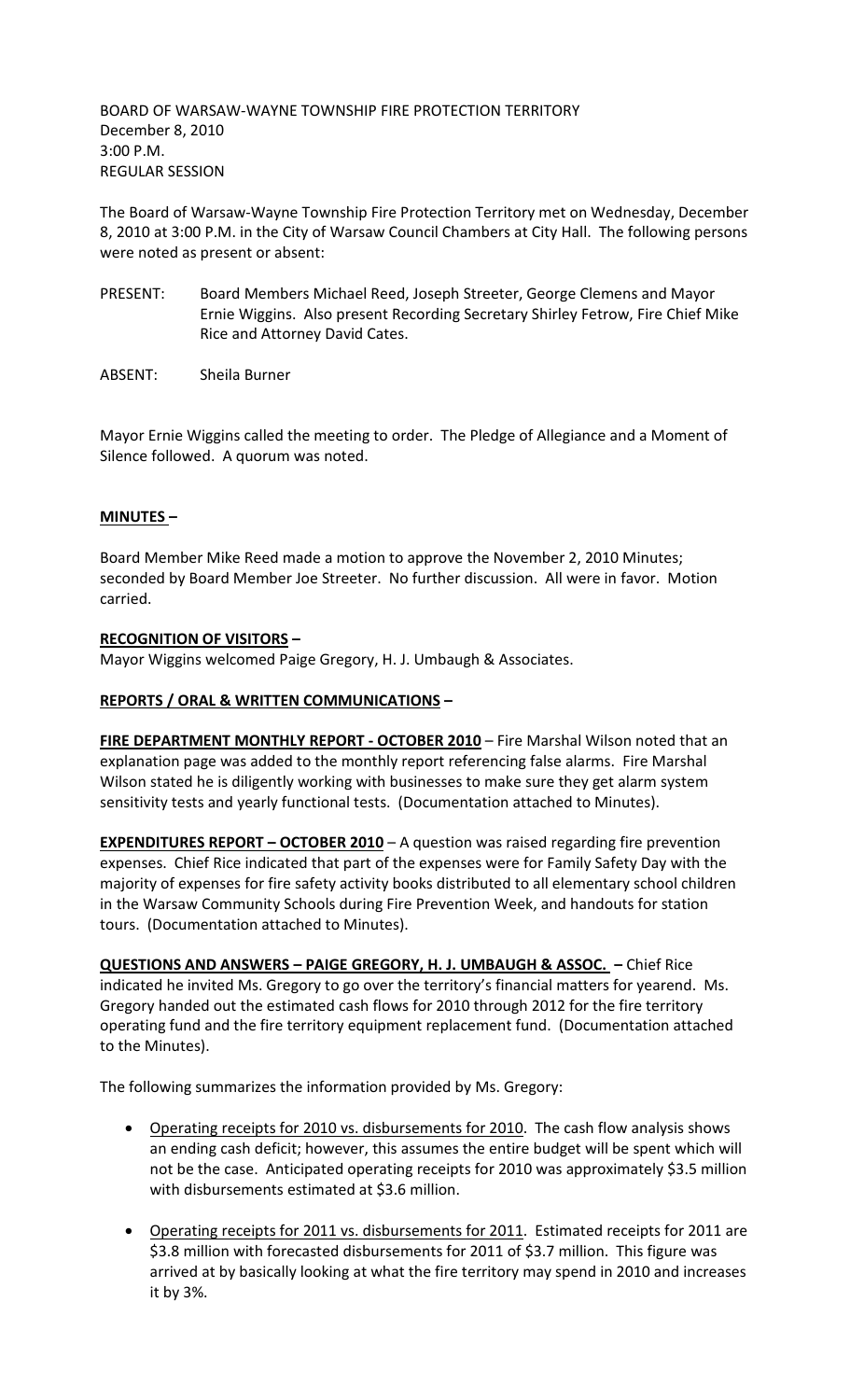- Cash balance not to exceed 20% of budget. The fire territory operating fund has a special law that states the ending cash balance may not exceed 20% of the budget. If the fire territory accumulates over 20% in cash, the DLGF can make a permanent reduction to the fire territory's maximum levy.
- 5% Transfer. There is special language that states the fire territory can transfer up to 5% of the operating fund's levy, which is about \$3 million, to the equipment replacement fund to bring down the cash if not spent. Preliminary information from the DLGF shows they are not reducing the maximum levy.
- Reduction of appropriations. Unlike reduction of appropriations in the City's general fund which helps fund the budget for the next year, in a fire territory operating fund you don't want to reduce appropriations, especially if you have accumulated cash. A reduction in appropriations reduces the 20% operating balance.
- Equipment Replacement Fund. There is a maximum tax rate that is allowed on this fund. It is 3.33 cents. How much you bring in is directly dependent upon what the assessed value is going to be. Receipts were originally calculated at \$436,000 based on 2010's assessed value. The 2011 assessed value has gone down estimating property tax receipts at about \$428,000. The equipment replacement fund can accumulate, and is to be used for capital purchases. This fund is outside the fire territory's maximum levy.
- Line 1 cut. For the 2011 budget, it would not be problematic to do a Line 1 cut of approximately \$67,000 for over budgeting of employee health insurance. This was due to moving from a self-insured plan to the IACT Medical Trust.
- Equipment purchases in operating fund. Equipment can be purchased out of the operating fund if there is a capital outlay appropriation in the budget.

**TAKE-HOME VEHICLES –** According to Chief Rice, on a yearly basis, fire department use of takehome vehicles is reported to City Hall. The department follows City policy; Mayor or department head approval is made when traveling out of the county, and monthly mileage reports are reviewed by the Fire Chief. (Documentation attached to Minutes).

# **UNFINISHED BUSINESS** –

**UPDATE ON NEW FIRE STATION – PERMISSION TO MOVE AHEAD** – Chief Rice indicated that the Board of Works gave approval to obtain appraisals for property on 200 South. The property is two acres on WCC's property. The Church's Board of Elders met and are very positive about moving ahead. The Church is verbally asking \$75,000 - \$76,000 for the two acres. Discussion followed. (Documentation attached to Minutes).

# **FIRE CHIEF RECOMMENDATION FROM EXECUTIVE BOARD TO PROVIDER UNIT** – No discussion took place.

**UPDATE ON TRAINING OFFICER POSITION** - Chief Rice stated that the training officer position was advertised outside the department. Four applications were received with no applicants meeting the minimum requirements. Therefore, all applications were rejected. Chief Rice indicated they will take another look internally, and may need to readdress the job description and again post outside the department.

# **NEW BUSINESS –**

**FIRE TERRITORY BOARD APPROVAL TO TRANSFER FUNDS –** Chief Rice asked approval to transfer 5% of the operating fund budget, totaling \$154,000, into the equipment replacement fund budget. Chief Rice presented a sample ordinance that will be presented to City Council. He indicated that City Council has to adopt the ordinance and the Township Board has to adopt